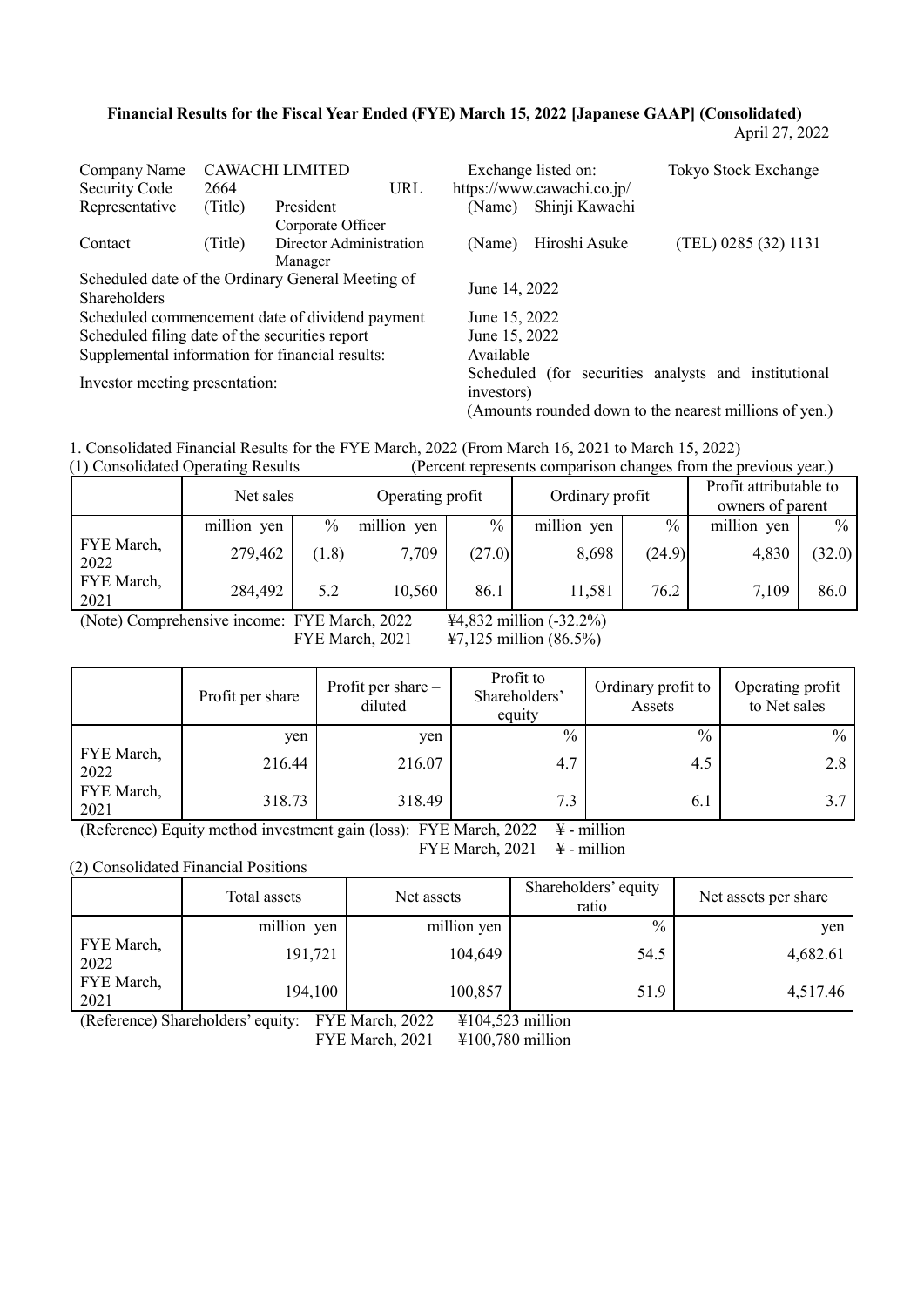### (3) Consolidated Cash Flows

|                    | Cash flows from<br>operating activities | Cash flows from<br>investing activities | Cash flows from<br>financing activities | Cash and cash<br>equivalents at the end<br>of the year |
|--------------------|-----------------------------------------|-----------------------------------------|-----------------------------------------|--------------------------------------------------------|
|                    | million yen                             | million yen                             | million yen                             | million yen                                            |
| FYE March,<br>2022 | 6,868                                   | (4, 536)                                | (4,607)                                 | 38,959                                                 |
| FYE March,<br>2021 | 15,267                                  | (3,152)                                 | (3,984)                                 | 41,235                                                 |

## 2. Dividends

|                               |              |              | Annual dividends per share |                       | Total | Dividend                         | Ratio of                       |                                              |
|-------------------------------|--------------|--------------|----------------------------|-----------------------|-------|----------------------------------|--------------------------------|----------------------------------------------|
|                               | End of<br>1Q | End of<br>2Q | End of<br>3Q               | End of<br>the<br>vear | Total | amount of<br>annual<br>dividends | payout ratio<br>(consolidated) | dividends to<br>net assets<br>(consolidated) |
|                               | yen          | yen          | yen                        | ven                   | yen   | million yen                      | $\%$                           | $\%$                                         |
| FYE March, 2021               |              | 0.00         |                            | 50.00                 | 50.00 | 1,115                            | 15.7                           | 1.1                                          |
| FYE March, 2022               |              | 0.00         |                            | 50.00                 | 50.00 | 1,116                            | 23.1                           | 1.1                                          |
| FYE March, 2023<br>(forecast) |              | 0.00         |                            | 50.00                 | 50.00 |                                  | 18.6                           |                                              |

(Note) Breakdown of year-end dividend for FYE March 15, 2021: Ordinary dividend of ¥45, commemorative dividend of ¥5 for the 60th anniversary of the founding

#### 3. Forecast of Consolidated Results for FYE March, 2023 (March 16, 2022 to March 15, 2023) (Percentage represents changes from the previous year for Full year, and on YoY basis for Quarterly results.)

| ັ               |                | ັ             |                  |               |                 |               |                                               |               |                     |
|-----------------|----------------|---------------|------------------|---------------|-----------------|---------------|-----------------------------------------------|---------------|---------------------|
|                 | Net sales      |               | Operating profit |               | Ordinary profit |               | Profit attributable<br>to owners of<br>parent |               | Profit per<br>share |
|                 | million<br>ven | $\frac{0}{0}$ | million<br>yen   | $\frac{0}{0}$ | million<br>yen  | $\frac{0}{0}$ | million<br>yen                                | $\frac{0}{0}$ | yen                 |
| 2Q (cumulative) | 145,000        |               | 4,800            | -             | 5,300           |               | 3,300                                         | -             | 147.84              |
| Full year       | 283,000        |               | 8,200            |               | 9,200           |               | 5,500                                         |               | 246.40              |

(Note) Effective from the beginning of FYE March, 2023, the Company plans to apply the "Accounting Standard for Revenue Recognition" (ASBJ Statement No. 29), etc., which the above forecast is based on. Therefore, the percentage changes compared with the results before the adoption of the standard, etc. are not indicated.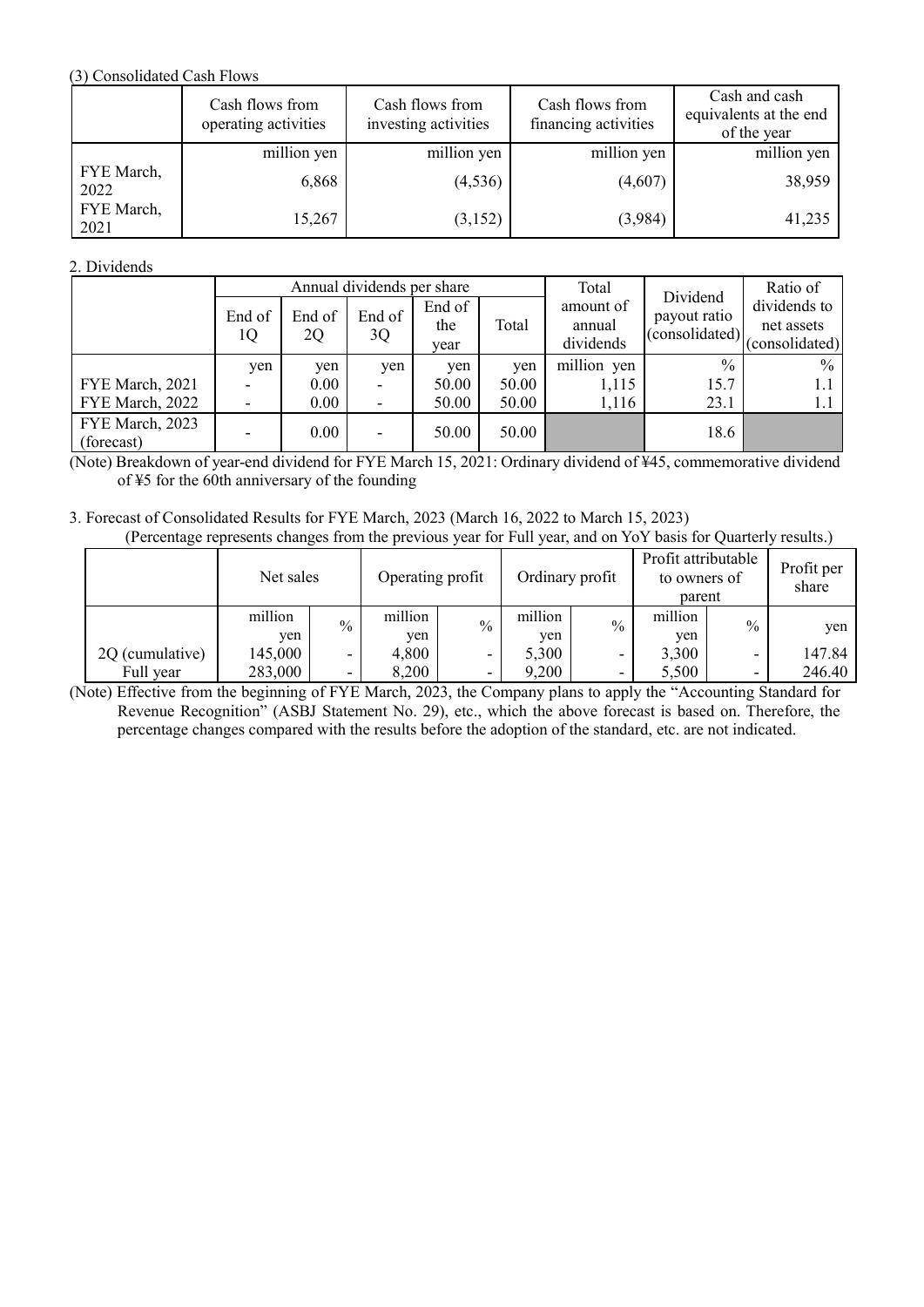### \*NOTES

(1) Changes in major subsidiaries during the cumulative quarter under review (Change in specific subsidiaries that will accompany a change in scope of consolidation): None Newly consolidated: - company (companies) (name of company) Excluded: - company (companies) (name of company)

(2) Change in accounting policies or estimates and retrospective restatements

| 1) Change in accounting policies in accordance with revision of accounting | None |
|----------------------------------------------------------------------------|------|
| standards:                                                                 |      |
| 2) Change in accounting policies other than item 1) above:                 | None |
| 3) Change in accounting estimates:                                         | None |
| 4) Retrospective restatements:                                             | None |

### (3) Number of shares issued (common stock)

- 1) Number of shares issued at the end of the period (including treasury stock)
- 2) Number of shares of treasury stock at the end of the period
- 3) Average number of shares issued during the period

| FYE March, | 24,583,420   FYE March, |                        | 24,583,420 |
|------------|-------------------------|------------------------|------------|
| 2022       | shares                  | 2021                   | shares     |
| FYE March, |                         | 2,261,722   FYE March, | 2,274,254  |
| 2022       | shares                  | 2021                   | shares     |
| FYE March, | 22,318,733              | FYE March,             | 22,304,319 |
| 2022       | shares                  | 2021                   | shares     |

(Reference) Overview of Non-consolidated Financial Results

Non-consolidated Financial Results for the FYE March, 2022 (From March 16, 2021 to March 15, 2022)

|  | (1) Non-consolidated Operating Results |  | (Percent represents comparison changes from the previous year.) |  |
|--|----------------------------------------|--|-----------------------------------------------------------------|--|
|  |                                        |  |                                                                 |  |

|                    | Net sales   |       | Operating profit |               | Ordinary profit |               | Net Profit  |        |
|--------------------|-------------|-------|------------------|---------------|-----------------|---------------|-------------|--------|
|                    | million yen | $\%$  | million yen      | $\frac{0}{0}$ | million yen     | $\frac{0}{0}$ | million yen | $\%$   |
| FYE March,<br>2022 | 263,002     | (1.3) | 7,851            | (25.0)        | 8,765           | (23.3)        | 4,922       | (30.1) |
| FYE March,<br>2021 | 266,394     | 5.8   | 10,473           | 90.7          | 11,423          | 80.9          | 7,044       | 97.3   |

|                    | Profit per share | Profit per share -<br>diluted |
|--------------------|------------------|-------------------------------|
|                    | yen              | yen                           |
| FYE March,<br>2022 | 220.55           | 220.17                        |
| FYE March,<br>2021 | 315.86           | 315.62                        |

(2) Non-consolidated Financial Positions

|                    | Total assets | Net assets  | Shareholders' equity<br>ratio | Net assets per share |
|--------------------|--------------|-------------|-------------------------------|----------------------|
|                    | million yen  | million yen | $\frac{0}{0}$                 | yen                  |
| FYE March,<br>2022 | 187,946      | 105,290     | 56.0                          | 4,711.32             |
| FYE March,<br>2021 | 189,625      | 101,406     | 53.4                          | 4,542.08             |

(Reference) Shareholders' equity: FYE March, 2022 ¥105,164 million FYE March, 2021 ¥101,330 million

\* This summary of consolidated financial results is not subject to audit by certified public accountants or an audit firm.

\* Explanation for appropriate use of operating results forecasts, other special notes

Forward-looking statements, including business forecasts, contained in this document are based on information available to Cawachi Ltd. and certain assumptions deemed reasonable as of the date of this document, and actual performance and results may differ significantly from the forecasts described here due to various factors. Please refer to "1. Overview of Results of Operations, etc. (1) Overview of Results of Operations for the Current Fiscal Year" of the attached documents for the assumptions underlying the forecasts and cautions when using the forecasts.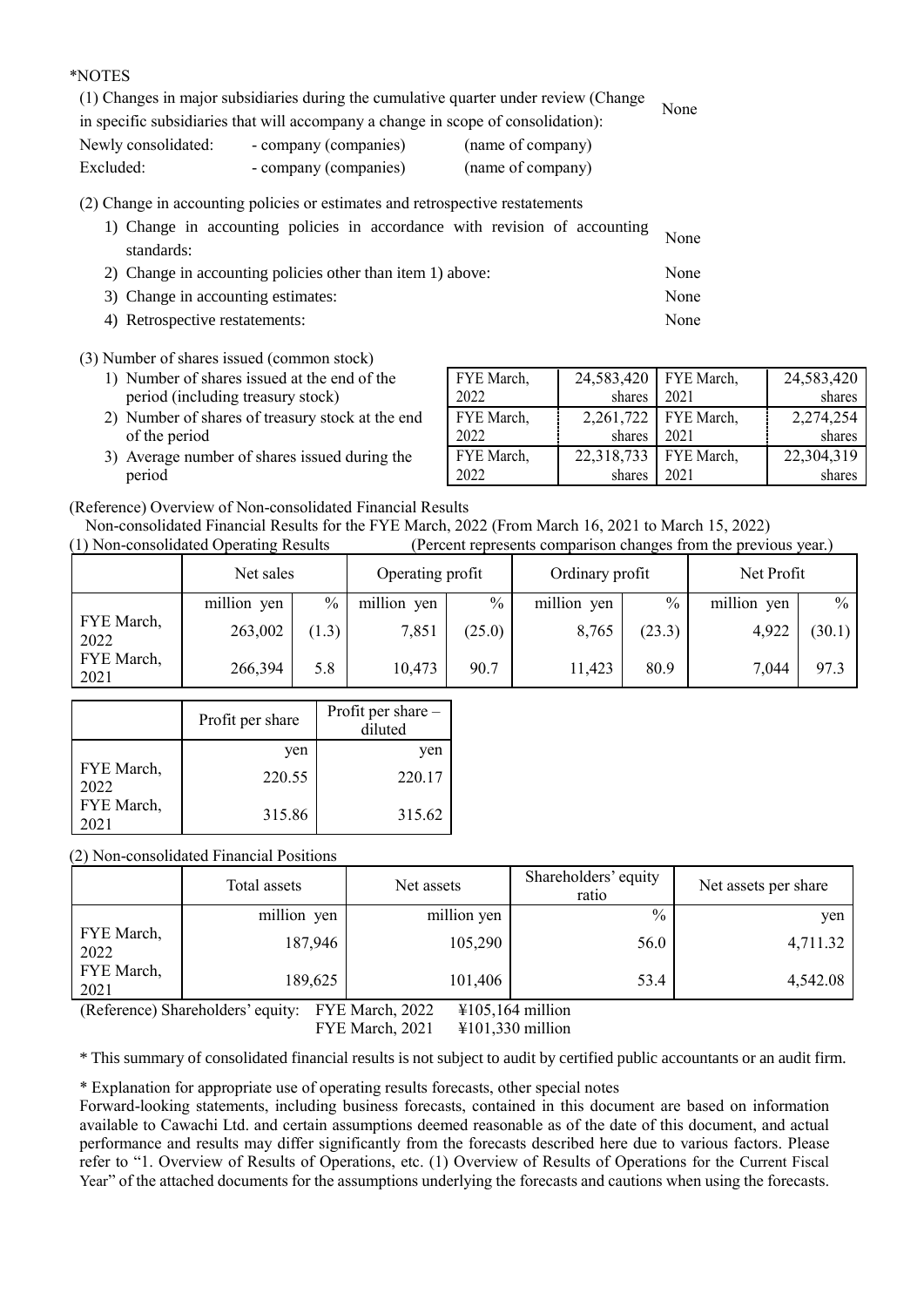| ○ Contents of Attached Documents                                                                                |  |
|-----------------------------------------------------------------------------------------------------------------|--|
|                                                                                                                 |  |
|                                                                                                                 |  |
|                                                                                                                 |  |
| (3) Principles of Appropriation of Profits and Dividend Payment for the Current Fiscal Year and the Next Fiscal |  |
|                                                                                                                 |  |
|                                                                                                                 |  |
|                                                                                                                 |  |
|                                                                                                                 |  |
|                                                                                                                 |  |
|                                                                                                                 |  |
|                                                                                                                 |  |
|                                                                                                                 |  |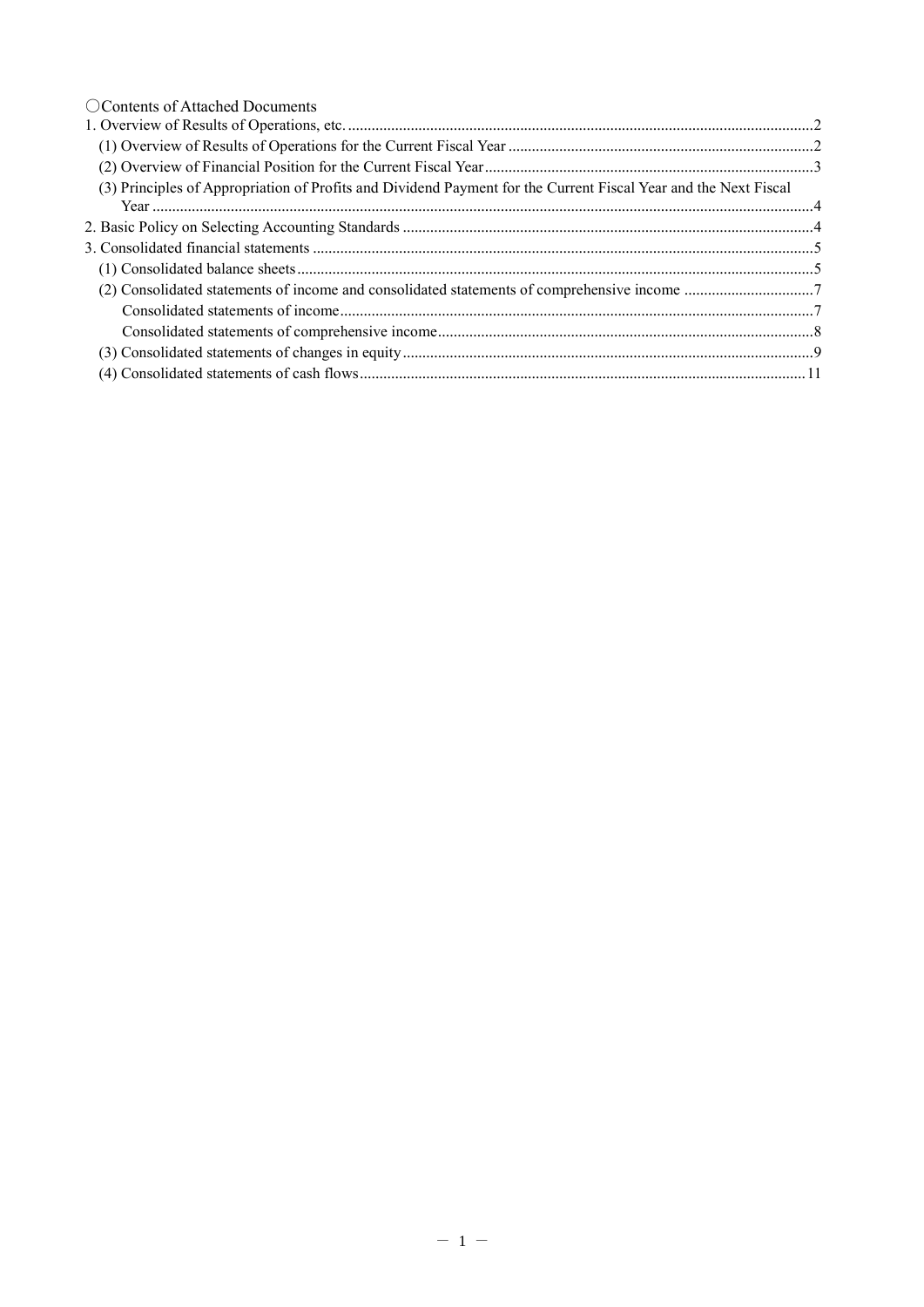- 1. Overview of Results of Operations, etc.
- (1) Overview of Results of Operations for the Current Fiscal Year
	- (Results of operations for the current fiscal year)

During the fiscal year ended March 15, 2022, the effects of the spread of COVID-19 continued in Japan and, while there were signs of recovery, albeit weak, uncertainty over the economic outlook remained due to the spread of new variants, heightened geopolitical risks, and other factors.

A budget-minded trend in consumer spending has become even more widespread due to, for example, increases in various costs resulting from rising raw material and fuel prices, etc. as well as concerns over continued downside risks to the economy.

In the previous year, the drugstore sector, to which the Cawachi Group ("the Group") belongs, saw an increase in demand for products related to equipment for protection against COVID-19 and those related to the eat-at-home trend, which was brought about by the pandemic; however, in the current fiscal year under review, the tough business environment continued due to the reactionary decline in demand owing to the temporary decrease in infected people, and other factors.

Under these circumstances, in order to meet the continued demand for products related to equipment for protection against COVID-19 and to the eat-at-home trend as well as that for consumer necessities, etc., the Group endeavored to enhance customer convenience through refurbishing the stores and extending their opening hours, and other measures. In addition, the Group focused on customer retention while holding smaller and more frequent promotional events to facilitate a safe and secure shopping environment. Cost reduction was also promoted through the introduction of selfcheckout machines.

In terms of new store openings, the Group opened a total of 11 stores: three stores in Ibaraki, two stores each in Iwate, Tochigi, and Gunma, and one store each in Fukushima and Chiba, all of which are areas it currently operates. The Group also launched a total of 10 dispensing pharmacies with existing stores: five in Fukushima and one each in Miyagi, Ibaraki, Tochigi, Gunma, and Chiba. The Group closed two stores in total, one in Aomori and one in Tochigi, as well as one dispensing pharmacy in Tochigi.

Accordingly, the Group has a total of 355 stores (of which 132 have an in-store dispensing pharmacy). As a result, the Group recorded net sales of 279,462 million yen (year-on-year decrease of 1.8%) on a consolidated basis for the current fiscal year under review. The Group recorded operating profits of 7,709 million yen (year-on-year decrease of 27.0%), ordinary profit of 8,698 million yen (year-on-year decrease of 24.9%), and profit attributable to owners of parent of 4,830 million yen (year-on-year decrease of 32.0%).

|                 | Previous consolidated fiscal year |        | Current consolidated fiscal year |        |              |
|-----------------|-----------------------------------|--------|----------------------------------|--------|--------------|
|                 | (From March 16, 2020)             |        | (From March 16, 2021)            |        | Year-on-year |
| Segment         | to March 15, 2021)                |        | to March 15, 2022)               |        | comparison   |
|                 | Amount                            |        | Amount                           |        | $(\%)$       |
|                 | (Mil. yen)                        | $(\%)$ | (Mil. yen)                       | $(\%)$ |              |
| Pharmaceuticals | 50,958                            | 18.0   | 50,839                           | 18.3   | 99.8         |
| Cosmetics       | 20,680                            | 7.3    | 20,816                           | 7.5    | 100.7        |
| <b>Sundries</b> | 79,613                            | 28.1   | 78,344                           | 28.1   | 98.4         |
| General food    | 132,338                           | 46.6   | 128,544                          | 46.1   | 97.1         |
| Total           | 283,591                           | 100.0  | 278,544                          | 100.0  | 98.2         |

(Sales)

The Group's net sales by segment are as follows.

(Notes) 1. Number of units sold is omitted because the Company's has an extensive product range.

2. Amounts above do not include rent revenue from real estate.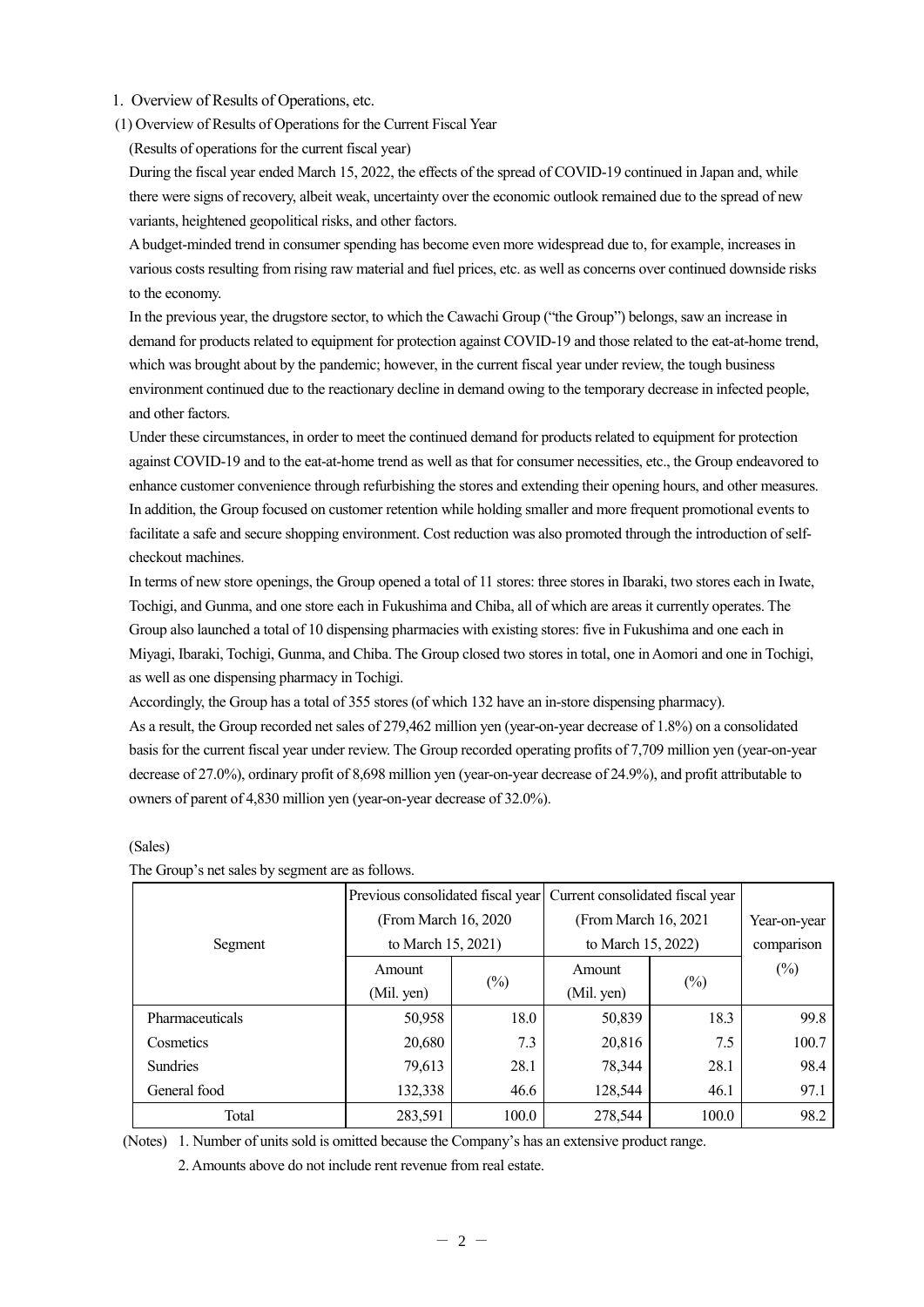#### (Outlook for the next fiscal year)

Japan's economy in the coming fiscal year is expected to have exposure to prolonged risks of sluggish economic activities due to the effects of the spread of COVID-19. In addition, there are heightened geopolitical risks in overseas affairs. Those factors are making the outlook increasingly uncertain. The consumer environment is likely to remain tougher still mainly due to anxiety about the future with sluggish economic activities while commodity prices, living expenses, and other items are rising.

In such environment, the Group will work on systemization and mechanization based on DX promotion measures for the purpose of improving productivity and overall efficiency, including logistics, in order to further strengthen its business infrastructure to cope with the recent rapidly changing business environment. Furthermore, together with new store openings in its dominant areas, as a differentiation measure against increasingly fierce competition, we will continue to open dispensing pharmacies in our existing stores. At the same time, we will make progress with measures for enhancing our expertise by strengthening functions that enable qualified specialists, such as pharmacists, to provide counseling. This is aimed at activities for health maintenance, health improvement, and extension of healthy life including beauty and illness prevention as a measure for strengthening health and beauty care. We will also offer product lineups in response to people's growing health awareness. Furthermore, we will make every effort to improve the quality of consumers' living and customer satisfaction in local communities by making further progress in building local community-based stores with functions as local infrastructure. We will do this while focusing on offering products that value safety at reasonable prices in an effort to respond to the consumption environment where people are increasingly conscious about protecting their living.

Regarding new store openings and closings, the Group plans to open 16 stores mainly in the areas where it currently operates, and to close two stores. Furthermore, to further make progress on measures for expertise enhancement, the Group plans to launch 13 in-store dispensing pharmacies at existing stores and to close one.

From the above, the Group forecasts, for the fiscal year ending March 2023, that the net sales will be 283,000 million yen, operating profit 8,200 million yen, ordinary profit 9,200 million yen, and profit attributable to owners of parent 5,500 million yen.

(2) Overview of Financial Position for the Current Fiscal Year

1) Assets, liabilities and net assets

Assets decreased 2,378 million yen compared with the end of the previous fiscal year, to 191,721 million yen. This was due primarily to a decrease in cash and deposits.

Liabilities decreased 6,171 million yen compared with the end of the previous fiscal year, to 87,071 million yen. This was due primarily to a decrease in long-term borrowings and income taxes payable.

Net assets increased 3,792 million yen compared with the end of the previous fiscal year, to 104,649 million yen. This was due primarily to an increase in retained earnings.

Equity ratio increased to 54.5% (year-on-year increase of 2.6 point).

#### 2) Cash flows

Cash and cash equivalents as of the end of the fiscal year under review (hereinafter referred to as "fund") amounted to 38,959 million yen (2,276 million yen decrease compared with the end of the previous fiscal year). (Cash flow from operating activities)

Net cash provided by operating activities amounted to 6,868 million yen (year-on-year decrease of 8,398 million yen). This was due primarily to the fact that profit before income taxes was 7,687 million yen (year-on-year decrease of 2,948 million yen), depreciation was 4,424 million yen (year-on-year decrease of 49 million yen), while income taxes paid was 4,977 million yen (year-on-year increase of 2,349 million yen).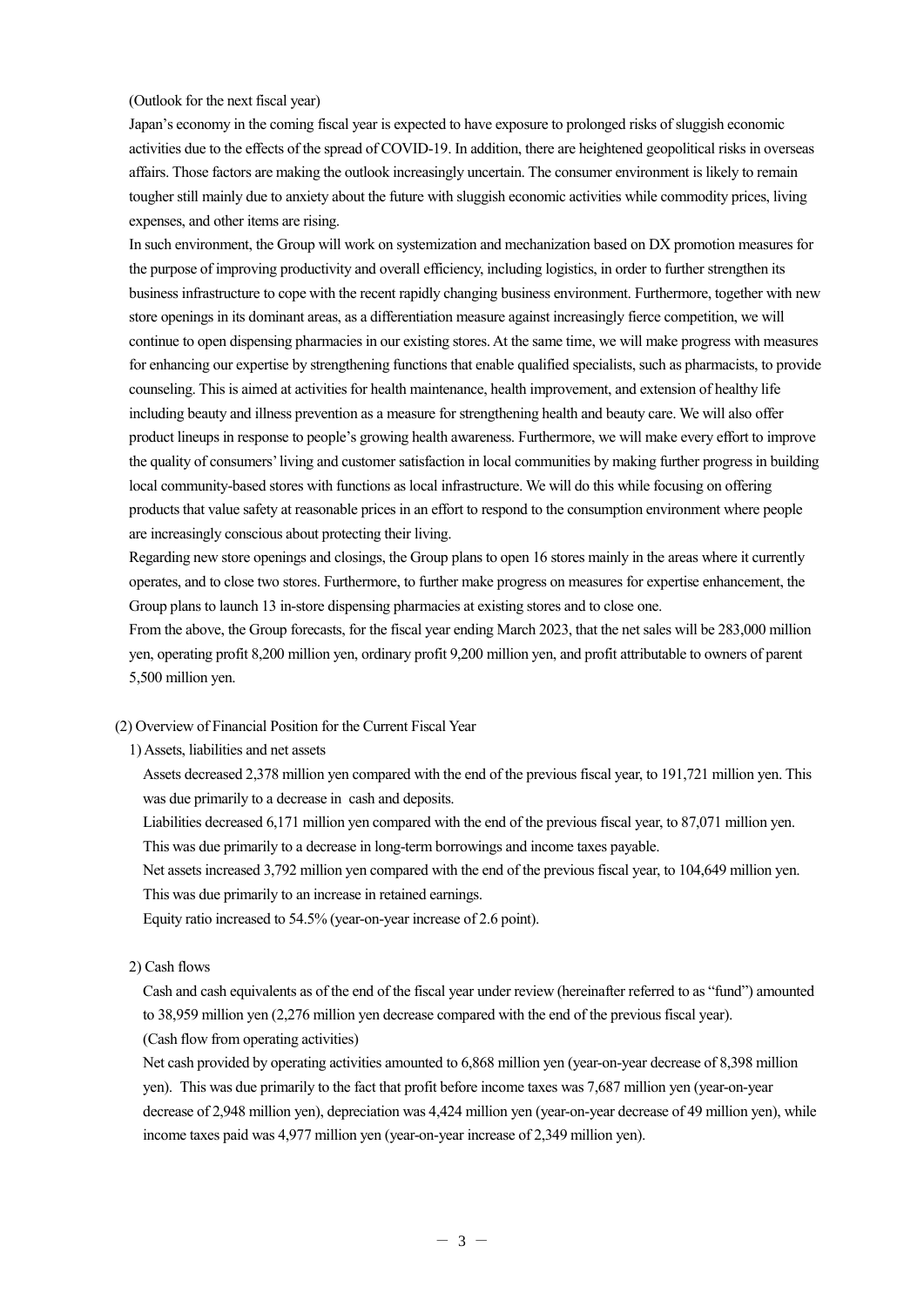(Cash flow from investing activities)

Net cash used in investing activities amounted to 4,536 million yen (year-on-year increase of 1,383 million yen). This was due primarily to the fact that purchase of property, plant and equipment associated with the opening of new stores amounted to 3,973 million yen (year-on-year increase of 1,163 million yen).

(Cash flows from financing activities)

Net cash used in financing activities amounted to 4,607 million yen (year-on-year increase of 622 million yen). This was due primarily to the fact that while proceeds from long-term borrowings were 7,650 million yen (year-on-year decrease of 1,850 million yen), repayments of long-term borrowings were 11,140 million yen (year-on-year decrease of 1,366 million yen), dividends paid were 1,115 million yen (year-on-year increase of 112 million yen).

|                                                                 | FYE3/2018 | FYE3/2019 | FYE3/2020 | FYE3/2021 | FYE3/2022 |
|-----------------------------------------------------------------|-----------|-----------|-----------|-----------|-----------|
| Equity ratio $(\%)$                                             | 50.1      | 50.7      | 50.3      | 51.9      | 54.5      |
| Equity ratio on<br>market value $(\%)$                          | 31.5      | 23.0      | 20.9      | 33.6      | 27.5      |
| Ratio of interest-<br>bearing debts to<br>cash flows<br>(years) | 3.8       | 4.7       | 2.4       | 1.7       | 3.3       |
| Interest coverage<br>ratio (multiples)                          | 84.9      | 84.4      | 178.8     | 246.8     | 138.0     |

(Trends of Cash Flow-related Indicators)

Equity Ratio: Shareholders' equity/Total assets

Equity ratio on market value: Market capitalization/Total assets

Ratio of interest-bearing debt to cash flow: Interest-bearing debt/Cash flow

Interest coverage ratio: Cash flow/Interest expenses

Note 1: All figures are calculated based on consolidated financial results.

Note 2: Market capitalization is calculated based on number of shares issued excluding treasury stock.

Note 3: Cash flows are based on operating cash flows.

Note 4: Interest-bearing debt represents debt posted on the consolidated balance sheet and accompanied by interest payments.

(3) Principles of Appropriation of Profits and Dividend Payment for the Current Fiscal Year and the Next Fiscal Year The Group recognizes that returning profit to shareholders is a top-priority management issue. Our basic policy calls for continuous and stable dividend payments, taking into account the future business prospects as well as the enhancement of internal reserves to ensure stable growth of the Group.

As of the fiscal year ended March 15, 2022, the Group is planning to propose an ordinary dividend of 50 yen per share, an increase of 5 yen per share from the previous fiscal year, at the end of the current fiscal year in the 55th Ordinary General Meeting of Shareholders scheduled to be held on June 14, 2022.

The Group also plans to distribute an ordinary dividend of 50 yen per share in the following fiscal year. Internal reserves will be used as funds primarily for opening of new stores, sales floor expansion, and renovation.

2. Basic Policy on Selecting Accounting Standards

The Group has adopted Japanese accounting standards to ensure that its operating results are comparable with competitors in Japan.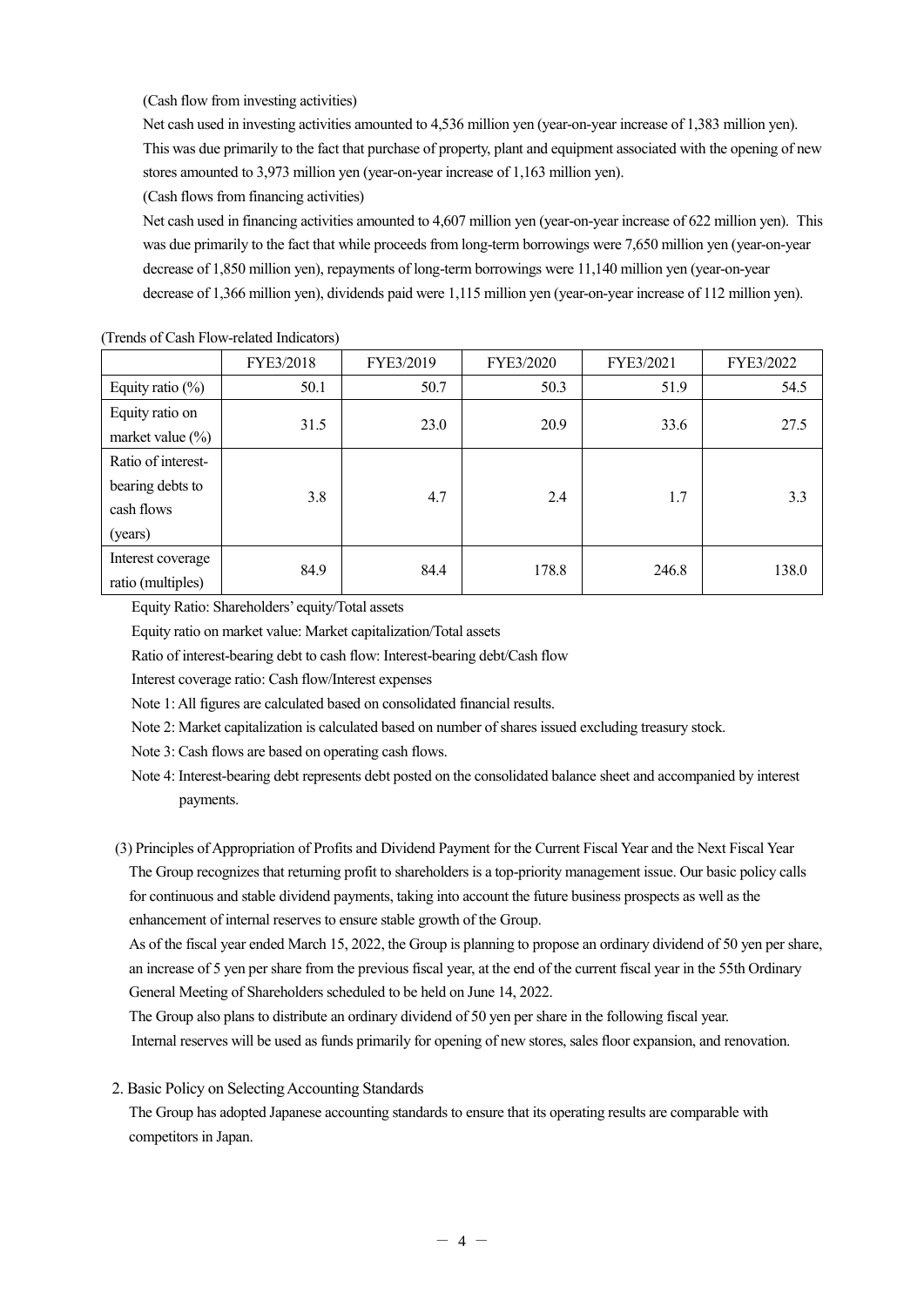# **3. Consolidated financial statements**

## **(1)Consolidated balance sheets**

|                                     |                      | (Millions of yen)    |
|-------------------------------------|----------------------|----------------------|
|                                     | As of March 15, 2021 | As of March 15, 2022 |
| Assets                              |                      |                      |
| <b>Current assets</b>               |                      |                      |
| Cash and deposits                   | 41,235               | 38,959               |
| Accounts receivable - trade         | 5,368                | 5,850                |
| Merchandise                         | 30,729               | 31,402               |
| Supplies                            | 32                   | 30                   |
| Other                               | 5,429                | 5,179                |
| Total current assets                | 82,796               | 81,422               |
| Non-current assets                  |                      |                      |
| Property, plant and equipment       |                      |                      |
| Buildings and structures            | 110,409              | 112,585              |
| Accumulated depreciation            | (70, 256)            | (72, 758)            |
| Buildings and structures, net       | 40,153               | 39,826               |
| Land                                | 50,105               | 49,601               |
| Construction in progress            | $\mathbf{1}$         | 8                    |
| Other                               | 24,225               | 25,019               |
| Accumulated depreciation            | (20, 561)            | (21,589)             |
| Other, net                          | 3,664                | 3,430                |
| Total property, plant and equipment | 93,924               | 92,867               |
| Intangible assets                   |                      |                      |
| Other                               | 4,918                | 5,087                |
| Total intangible assets             | 4,918                | 5,087                |
| Investments and other assets        |                      |                      |
| Investment securities               | 76                   | 79                   |
| Leasehold and guarantee deposits    | 7,988                | 7,832                |
| Deferred tax assets                 | 4,017                | 4,082                |
| Other                               | 377                  | 348                  |
| Total investments and other assets  | 12,460               | 12,343               |
| Total non-current assets            | 111,303              | 110,298              |
| <b>Total assets</b>                 | 194,100              | 191,721              |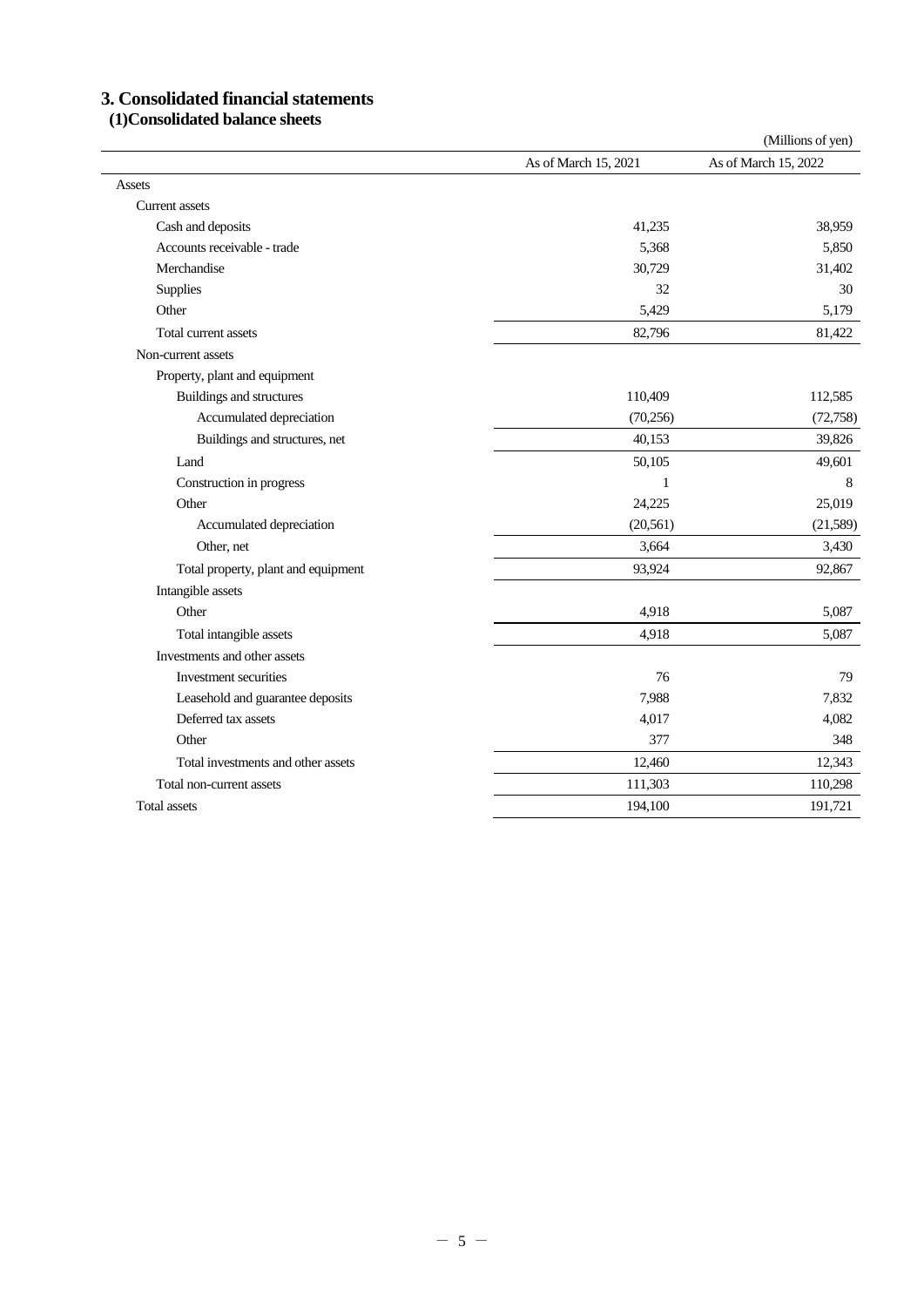|                                                       |                      | (Millions of yen)    |
|-------------------------------------------------------|----------------------|----------------------|
|                                                       | As of March 15, 2021 | As of March 15, 2022 |
| Liabilities                                           |                      |                      |
| <b>Current liabilities</b>                            |                      |                      |
| Accounts payable - trade                              | 41,220               | 40,625               |
| Current portion of long-term borrowings               | 10,259               | 9,200                |
| Income taxes payable                                  | 3,065                | 1,217                |
| Provision for bonuses                                 | 1,364                | 1,188                |
| Provision for point card certificates                 | 1,188                | 1,352                |
| Provision for loss on disaster                        | 134                  |                      |
| Other                                                 | 7,805                | 7,081                |
| Total current liabilities                             | 65,037               | 60,665               |
| Non-current liabilities                               |                      |                      |
| Long-term borrowings                                  | 16,151               | 13,719               |
| Retirement benefit liability                          | 7,718                | 8,217                |
| Provision for point card certificates                 | 513                  | 524                  |
| Asset retirement obligations                          | 2,840                | 2,996                |
| Other                                                 | 981                  | 948                  |
| Total non-current liabilities                         | 28,205               | 26,406               |
| <b>Total liabilities</b>                              | 93,243               | 87,071               |
| Net assets                                            |                      |                      |
| Shareholders' equity                                  |                      |                      |
| Share capital                                         | 13,001               | 13,001               |
| Capital surplus                                       | 14,899               | 14,901               |
| Retained earnings                                     | 77,293               | 81,008               |
| Treasury shares                                       | (4, 411)             | (4, 387)             |
| Total shareholders' equity                            | 100,782              | 104,524              |
| Accumulated other comprehensive income                |                      |                      |
| Valuation difference on available-for-sale securities | (2)                  | (0)                  |
| Total accumulated other comprehensive income          | (2)                  | (0)                  |
| Share acquisition rights                              | 76                   | 126                  |
| Total net assets                                      | 100,857              | 104,649              |
| Total liabilities and net assets                      | 194,100              | 191,721              |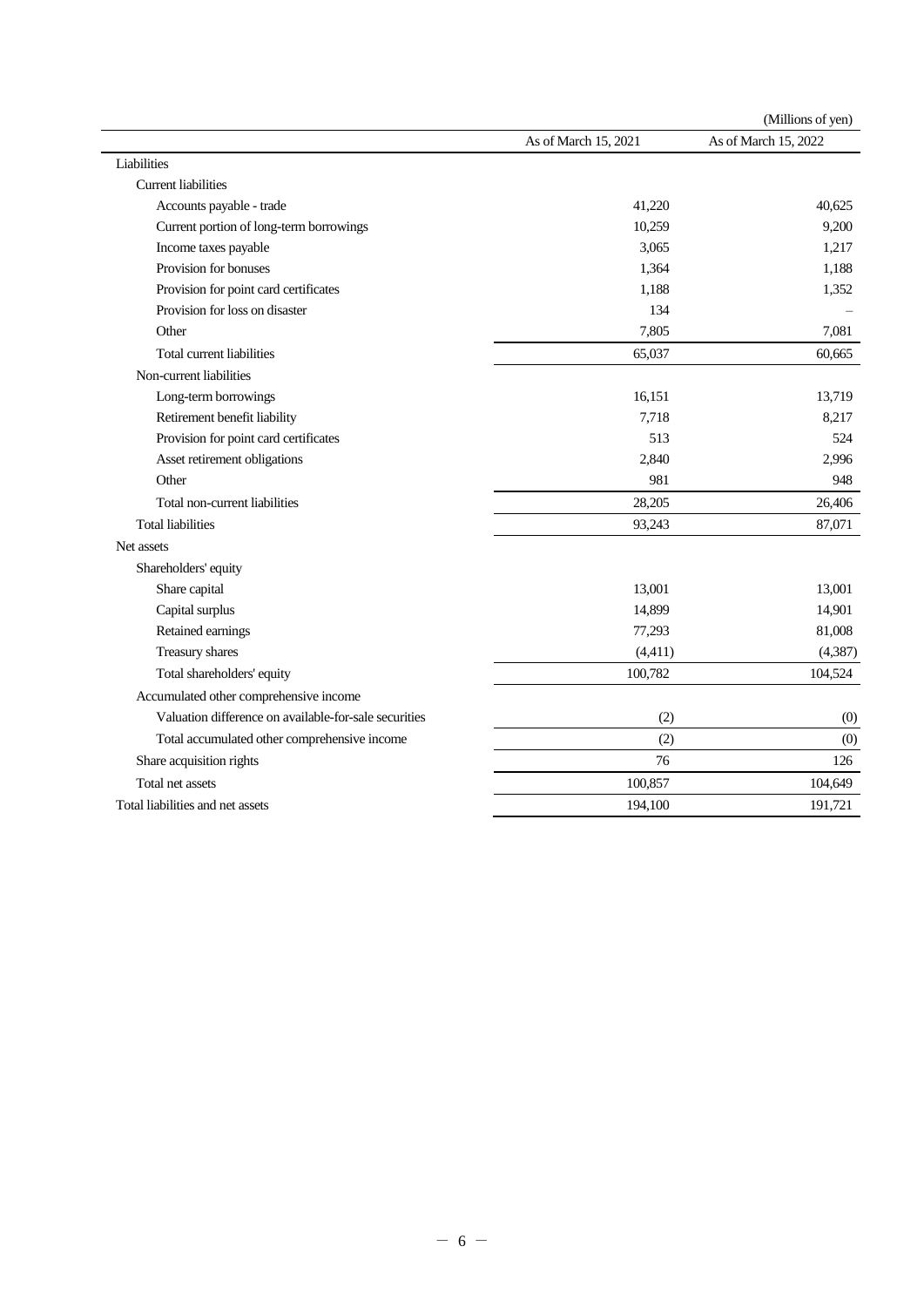## **(2)Consolidated statements of income and consolidated statements of comprehensive income (Consolidated statements of income)**

|                                              |                   | (Millions of yen) |
|----------------------------------------------|-------------------|-------------------|
|                                              | Fiscal year ended | Fiscal year ended |
|                                              | March 15, 2021    | March 15, 2022    |
| Net sales                                    | 284,492           | 279,462           |
| Cost of sales                                | 219,813           | 216,313           |
| Gross profit                                 | 64,678            | 63,149            |
| Selling, general and administrative expenses | 54,117            | 55,439            |
| Operating profit                             | 10,560            | 7,709             |
| Non-operating income                         |                   |                   |
| Interest income                              | 28                | 24                |
| Dividend income                              | 4                 | 2                 |
| Sponsorship money income                     | 109               | 149               |
| Commission income                            | 816               | 807               |
| Revenue from sales of electric power         | 191               | 195               |
| Other                                        | 290               | 218               |
| Total non-operating income                   | 1,441             | 1,399             |
| Non-operating expenses                       |                   |                   |
| Interest expenses                            | 61                | 49                |
| Commission expenses                          | 171               | 156               |
| Depreciation                                 | 74                | 65                |
| Other                                        | 112               | 137               |
| Total non-operating expenses                 | 420               | 409               |
| Ordinary profit                              | 11,581            | 8,698             |
| Extraordinary income                         |                   |                   |
| Gain on sale of investment securities        | 9                 |                   |
| Gain on sale of non-current assets           | 33                | $\boldsymbol{0}$  |
| Total extraordinary income                   | 42                | $\boldsymbol{0}$  |
| <b>Extraordinary losses</b>                  |                   |                   |
| Loss on sale of non-current assets           | 6                 | 21                |
| Loss on retirement of non-current assets     | 44                | 33                |
| <b>Impairment</b> losses                     | 768               | 944               |
| Provision for loss on disaster               | 134               |                   |
| Loss on disaster                             | 3                 | 5                 |
| Other                                        | 29                | 6                 |
| Total extraordinary losses                   | 987               | 1,011             |
| Profit before income taxes                   | 10,636            | 7,687             |
| Income taxes - current                       | 3,941             | 2,922             |
| Income taxes - deferred                      | (414)             | (65)              |
| Total income taxes                           | 3,527             | 2,857             |
| Profit                                       | 7,109             | 4,830             |
| Profit attributable to owners of parent      | 7,109             | 4,830             |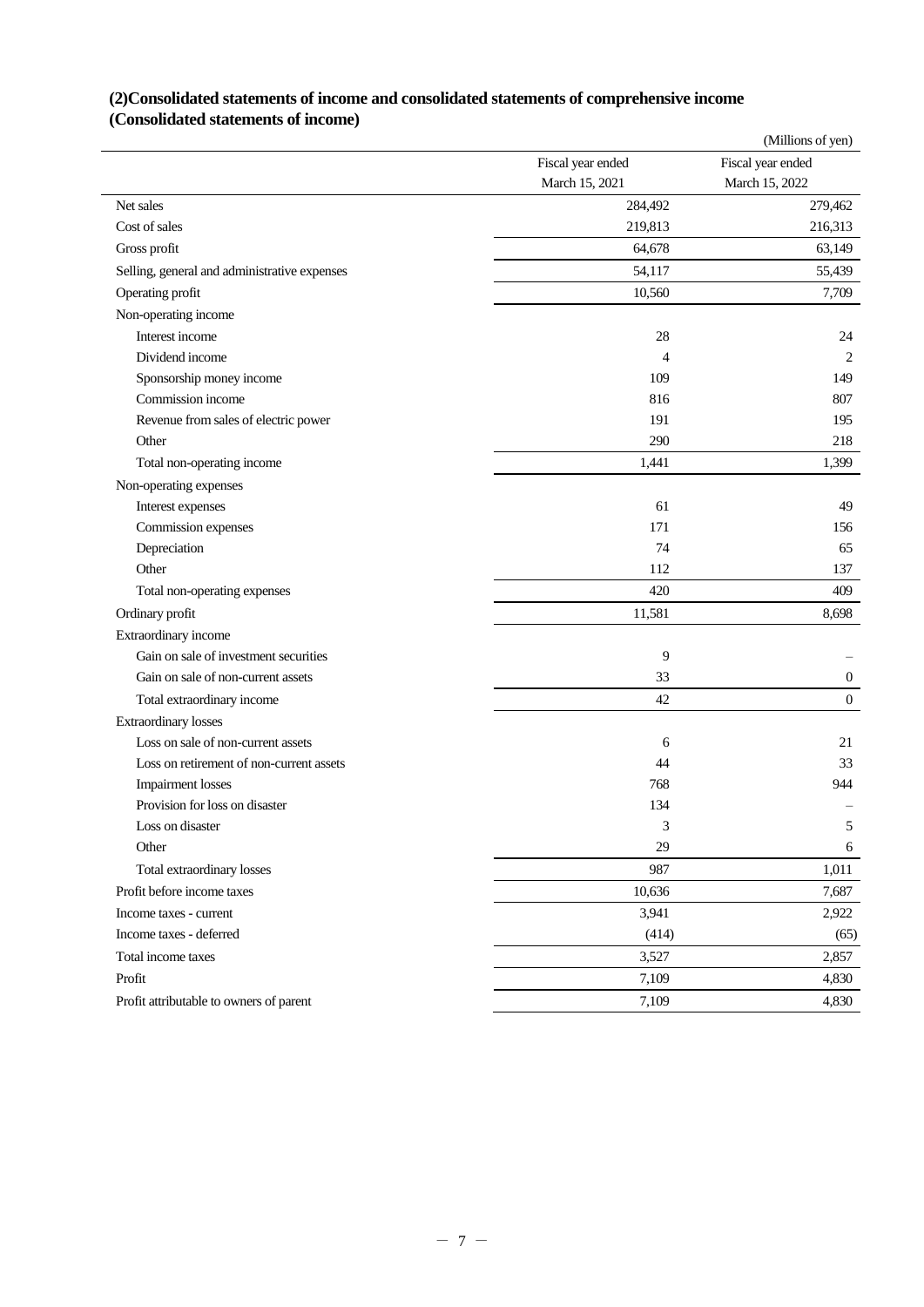# **(Consolidated statements of comprehensive income)**

| Consonuated statements of comprenensive income |                   |  |  |  |  |  |
|------------------------------------------------|-------------------|--|--|--|--|--|
|                                                | (Millions of yen) |  |  |  |  |  |
| Fiscal year ended                              | Fiscal year ended |  |  |  |  |  |
| March 15, 2021                                 | March 15, 2022    |  |  |  |  |  |
| 7,109                                          | 4,830             |  |  |  |  |  |
|                                                |                   |  |  |  |  |  |
| 16                                             |                   |  |  |  |  |  |
| 16                                             |                   |  |  |  |  |  |
| 7,125                                          | 4,832             |  |  |  |  |  |
|                                                |                   |  |  |  |  |  |
| 7,125                                          | 4,832             |  |  |  |  |  |
|                                                |                   |  |  |  |  |  |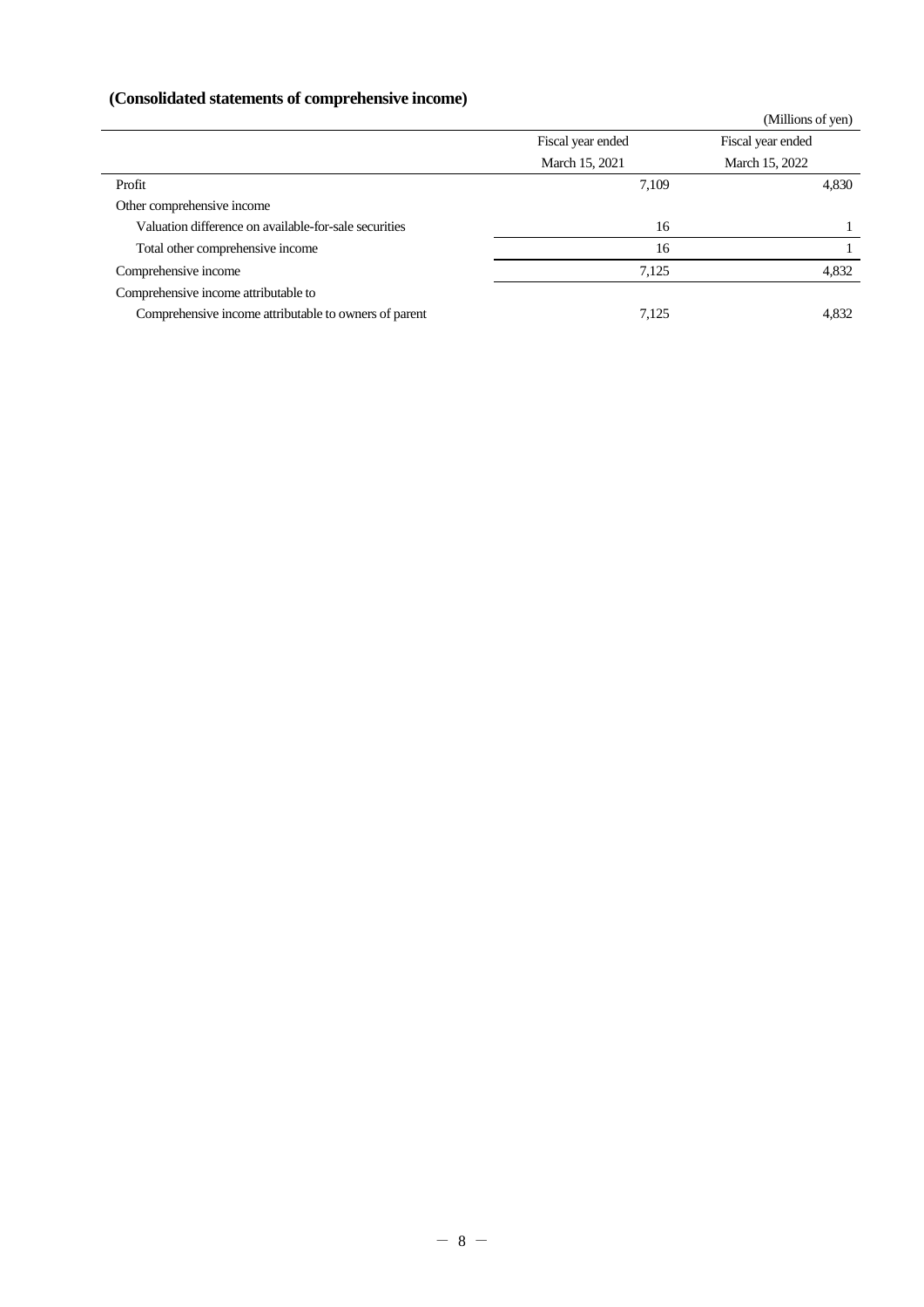# **(3)Consolidated statements of changes in equity**

Fiscal year ended March 15, 2021

|                                                         |               |                      |                   |                 | (Millions of yen)          |  |  |
|---------------------------------------------------------|---------------|----------------------|-------------------|-----------------|----------------------------|--|--|
|                                                         |               | Shareholders' equity |                   |                 |                            |  |  |
|                                                         | Share capital | Capital surplus      | Retained earnings | Treasury shares | Total shareholders' equity |  |  |
| Balance at beginning of period                          | 13,001        | 14,885               | 71,187            | (4,434)         | 94,640                     |  |  |
| Changes during period                                   |               |                      |                   |                 |                            |  |  |
| Dividends of surplus                                    |               |                      | (1,003)           |                 | (1,003)                    |  |  |
| Purchase of treasury shares                             |               |                      |                   | (0)             | (0)                        |  |  |
| Disposal of treasury shares                             |               | 13                   |                   | 23              | 37                         |  |  |
| Profit attributable to owners of<br>parent              |               |                      | 7,109             |                 | 7,109                      |  |  |
| Net changes in items other than<br>shareholders' equity |               |                      |                   |                 |                            |  |  |
| Total changes during period                             | -             | 13                   | 6,105             | 22              | 6,142                      |  |  |
| Balance at end of period                                | 13,001        | 14,899               | 77,293            | (4,411)         | 100,782                    |  |  |

|                                                         | Accumulated other comprehensive income                   |                                                 |                          |                  |
|---------------------------------------------------------|----------------------------------------------------------|-------------------------------------------------|--------------------------|------------------|
|                                                         | Valuation difference on<br>available-for-sale securities | Total accumulated other<br>comprehensive income | Share acquisition rights | Total net assets |
| Balance at beginning of period                          | (18)                                                     | (18)                                            | 77                       | 94,699           |
| Changes during period                                   |                                                          |                                                 |                          |                  |
| Dividends of surplus                                    |                                                          |                                                 |                          | (1,003)          |
| Purchase of treasury shares                             |                                                          |                                                 |                          | (0)              |
| Disposal of treasury shares                             |                                                          |                                                 |                          | 37               |
| Profit attributable to owners of<br>parent              |                                                          |                                                 |                          | 7,109            |
| Net changes in items other than<br>shareholders' equity | 16                                                       | 16                                              | (0)                      | 15               |
| Total changes during period                             | 16                                                       | 16                                              | (0)                      | 6,158            |
| Balance at end of period                                | (2)                                                      | (2)                                             | 76                       | 100,857          |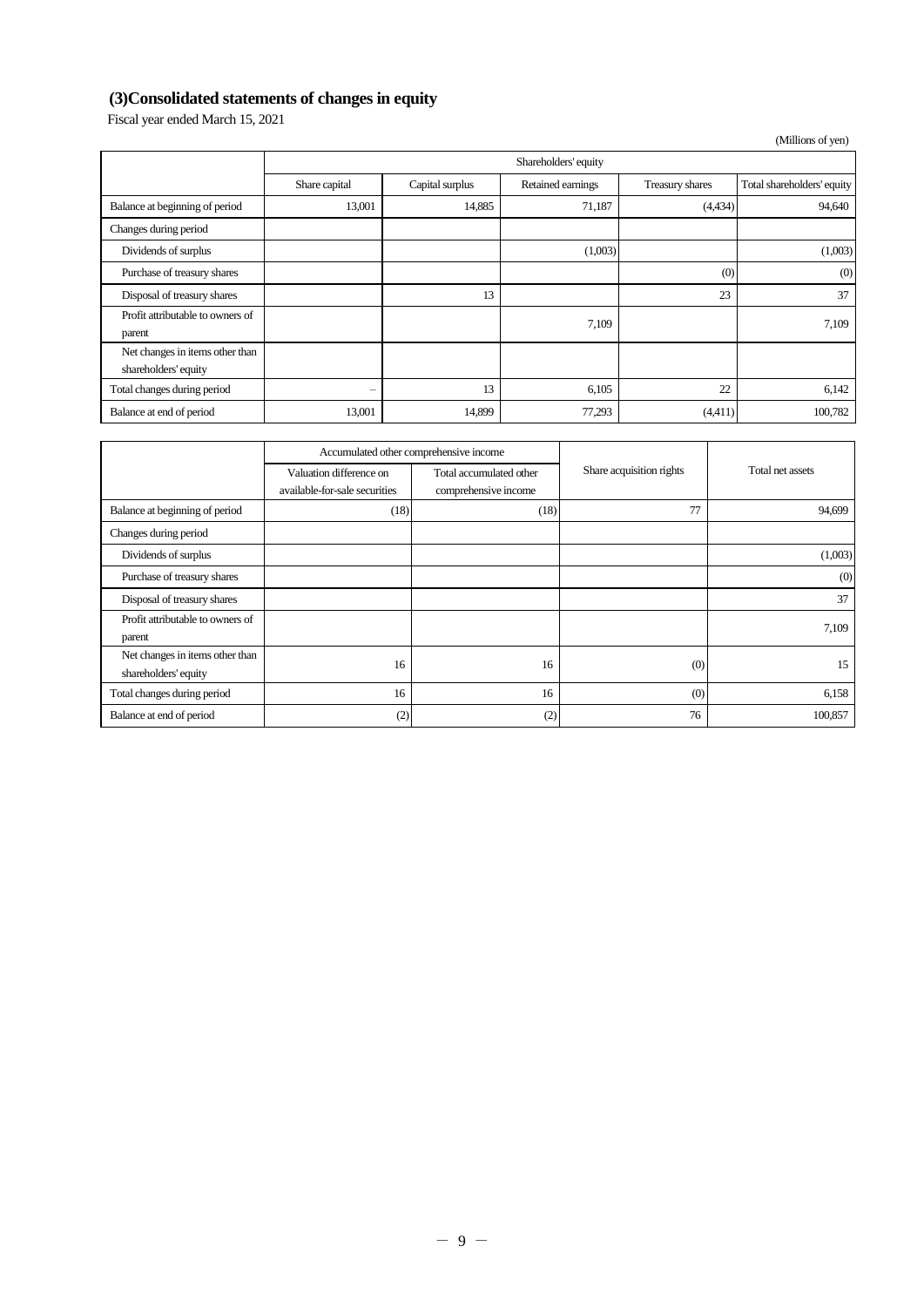## Fiscal year ended March 15, 2022

(Millions of yen)

|                                  | Shareholders' equity |                 |                   |                 |                            |
|----------------------------------|----------------------|-----------------|-------------------|-----------------|----------------------------|
|                                  | Share capital        | Capital surplus | Retained earnings | Treasury shares | Total shareholders' equity |
| Balance at beginning of period   | 13,001               | 14,899          | 77,293            | (4,411)         | 100,782                    |
| Changes during period            |                      |                 |                   |                 |                            |
| Dividends of surplus             |                      |                 | (1,115)           |                 | (1,115)                    |
| Purchase of treasury shares      |                      |                 |                   | (0)             | (0)                        |
| Disposal of treasury shares      |                      |                 |                   | 24              | 26                         |
| Profit attributable to owners of |                      |                 | 4,830             |                 | 4,830                      |
| parent                           |                      |                 |                   |                 |                            |
| Net changes in items other than  |                      |                 |                   |                 |                            |
| shareholders' equity             |                      |                 |                   |                 |                            |
| Total changes during period      | -                    |                 | 3,715             | 24              | 3,741                      |
| Balance at end of period         | 13,001               | 14,901          | 81,008            | (4,387)         | 104,524                    |

|                                                         | Accumulated other comprehensive income                   |                                                 |                          |                  |
|---------------------------------------------------------|----------------------------------------------------------|-------------------------------------------------|--------------------------|------------------|
|                                                         | Valuation difference on<br>available-for-sale securities | Total accumulated other<br>comprehensive income | Share acquisition rights | Total net assets |
| Balance at beginning of period                          | (2)                                                      | (2)                                             | 76                       | 100,857          |
| Changes during period                                   |                                                          |                                                 |                          |                  |
| Dividends of surplus                                    |                                                          |                                                 |                          | (1,115)          |
| Purchase of treasury shares                             |                                                          |                                                 |                          | (0)              |
| Disposal of treasury shares                             |                                                          |                                                 |                          | 26               |
| Profit attributable to owners of<br>parent              |                                                          |                                                 |                          | 4,830            |
| Net changes in items other than<br>shareholders' equity |                                                          |                                                 | 49                       | 51               |
| Total changes during period                             |                                                          |                                                 | 49                       | 3,792            |
| Balance at end of period                                | (0)                                                      | (0)                                             | 126                      | 104,649          |